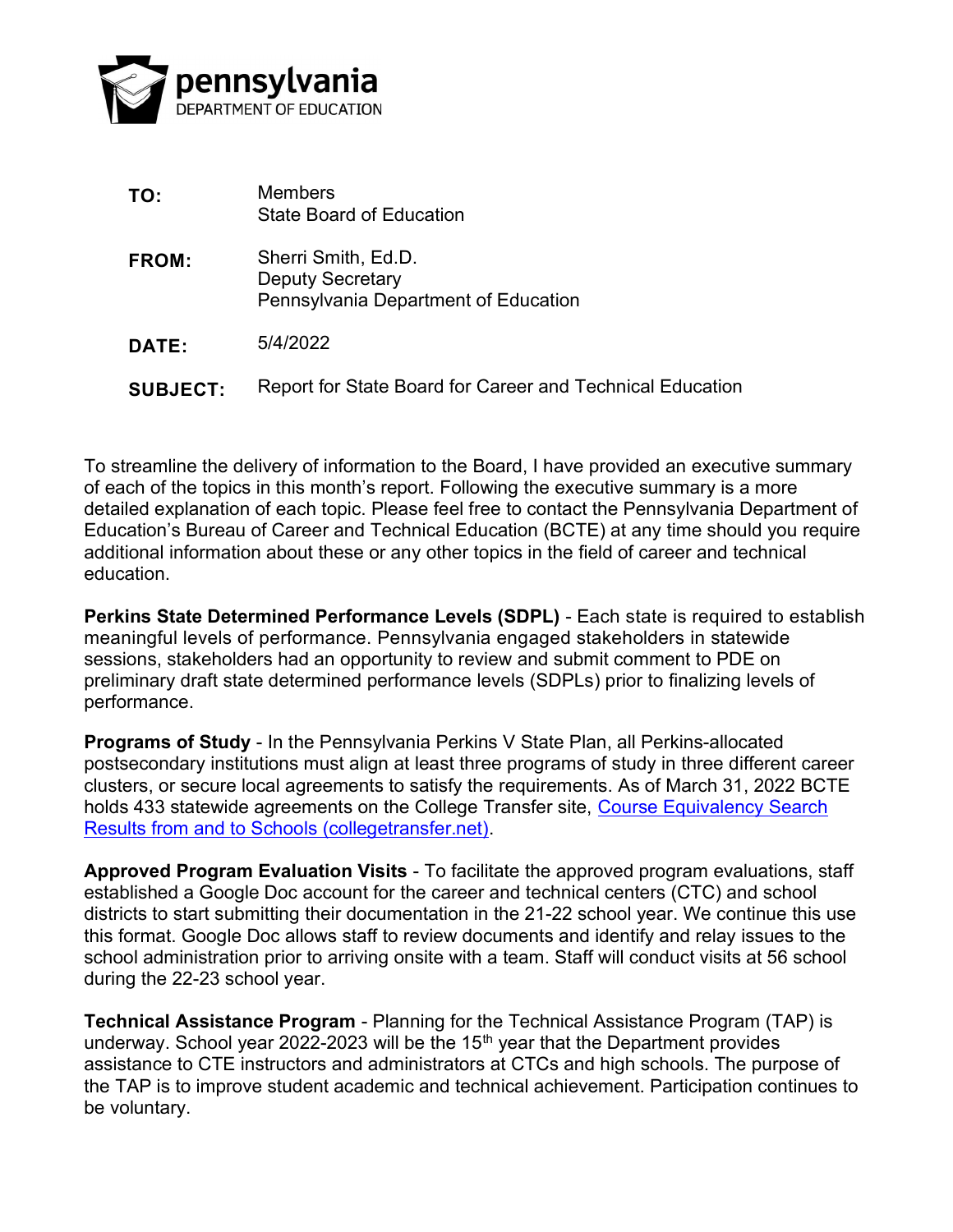Conference on Integrated Learning: The School-to-Career Connection - The annual Department conference on Integrated Learning: The School-to-Career Connection is scheduled for November 2-4, 2022 at the Penn Stater Conference Center. The Conference goals are to improve career and technical education students' performance and to raise the interdisciplinary approaches of instruction to enhance learning opportunities. This year presentations on social/emotional health, diversity, instructional strategies, career development and counseling are a few of the topics.

Business Engagement - One of the greatest challenges school leaders face is identifying and enacting effective teaching methods to engage students. The cooperative education (co-op) method, developed in the early 1900s, aims to do just that – engage students by bridging the gap between classroom-based instruction and practical work experience. Today's co-op programs have evolved in practice since the teaching method emerged, the goal of providing students with a work-based learning experience and preparing them to meet workforce needs remains the same. Pennsylvania's career and technology centers currently offer innovative, cutting-edge programs. The Department released a guide that highlights several innovative coop programs.

Temporary Nurse Aide - During the pandemic emergency, federal CMS offered a waiver that allows individuals to become employed in the job title temporary nurse aide (TNA). PA Act 138 of 2020 provides an opportunity for TNA who were hired into the TNA job title who meet specific criteria that includes being trained by their facility employer and pass both the written and skills portions of the state nurse aide examination to have their name enrolled on the PA Nurse Aide Registry. The TNA waiver applies to individuals hired into this role and is not related to or a substitute for PDE-approved NATCEP. As of April 13, 2022, 1,493 attestations were submitted, 1,079 were processed for testing and 414 were returned for edit.

Professional Personnel Development Centers - The Professional Personnel Development Centers located at Indiana University of Pennsylvania, The Pennsylvania State University, and Temple University continue to provide high-quality instructor certification preparation programs for career and technical instructors in the Commonwealth. They also provide career and technical administrator certification programs.

Nurse Aide Training and Competency Evaluation Programs (NATCEP) - In accordance with Federal Regulation, Section 483.151, states may not grant approval of a nurse aide training and competency evaluation program for longer than two years. To ensure compliance with this and other federal regulations and state statutes, the 203 PDE-approved nurse aide training programs are scheduled for compliance reviews at least once within a 2-year period.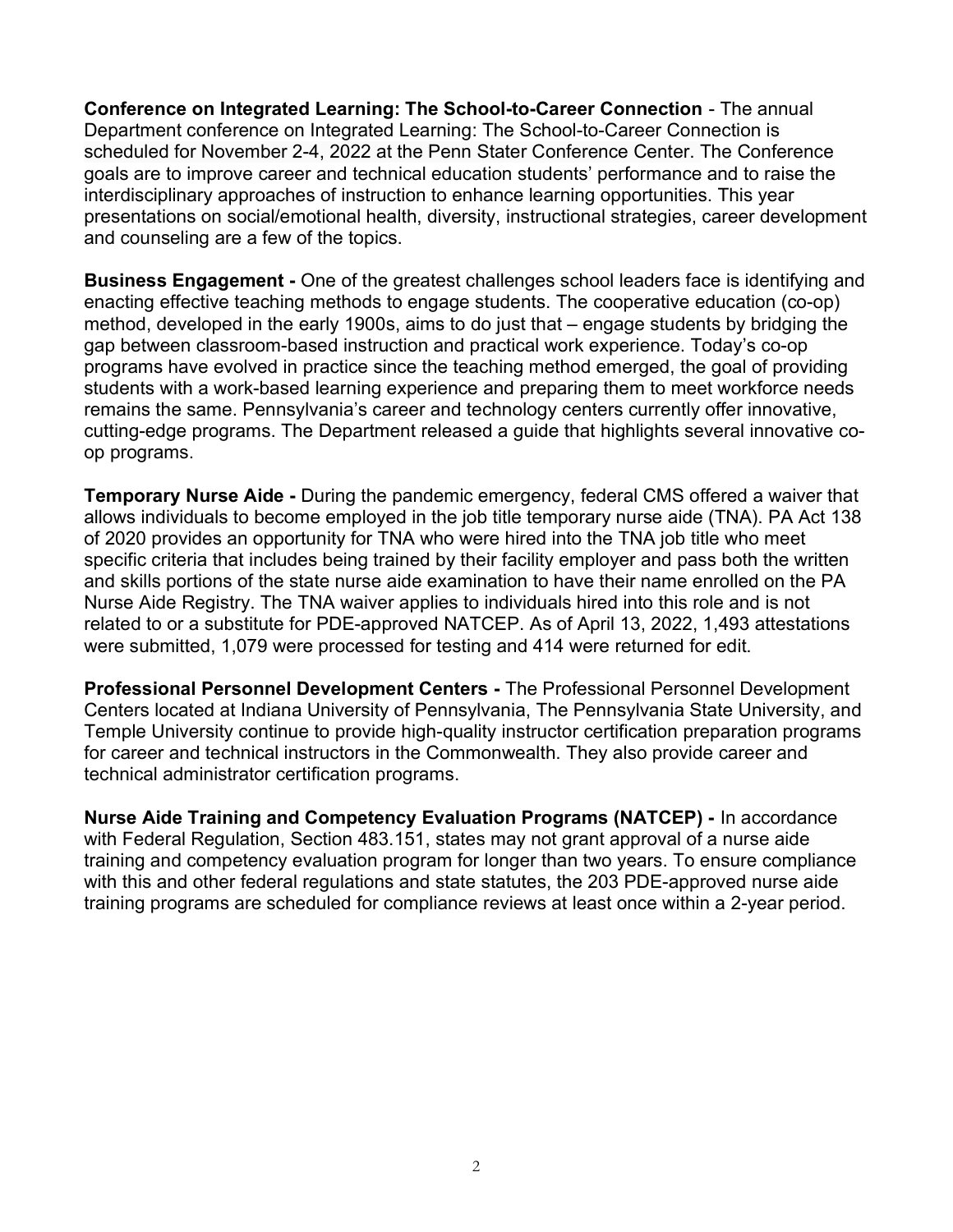#### Pennsylvania Department of Education Bureau of Career and Technical Education

Goals: Ensure equity in PDE approved CTE programs. Expand career pathways that support multiple exit and re-entry opportunities.

#### Perkins State Determined Performance Levels (SDPL)

Each state is required to establish meaningful levels of performance. Pennsylvania engaged stakeholders in statewide sessions, stakeholders had an opportunity to review and submit comment to PDE on preliminary draft state determined performance levels (SDPLs) prior to finalizing levels of performance. The development of the levels of performance considered how the levels:

- 1. Meet the requirements of the law;
- 2. Support the improvement of performance for all CTE concentrators including each subgroup of students and special population; and
- 3. Support the needs of the local education and business community.

During reviews of grant submissions, the Department ensures the grant application's action plan demonstrates meaningful progress on performance indicators including all subgroups. Then during an onsite review, the Department ensures the actions were completed. A review of the end-of-year performance report demonstrates how the Perkins recipient achieved meaningful progress on performance indicators including all subgroups.

|                                                           | <b>Baseline</b><br>Level | <b>Performance Levels</b> |                      |                      |                      |  |  |  |  |
|-----------------------------------------------------------|--------------------------|---------------------------|----------------------|----------------------|----------------------|--|--|--|--|
| <b>Indicators</b>                                         |                          | <b>PY</b><br>2020-21      | <b>PY</b><br>2021-22 | <b>PY</b><br>2022-23 | <b>PY</b><br>2023-24 |  |  |  |  |
| <b>Secondary Indicators</b>                               |                          |                           |                      |                      |                      |  |  |  |  |
| 1S1: Four-Year<br><b>Graduation Rate</b>                  | 92.19                    | 92.55                     | 92.91                | 93.27                | 93.63                |  |  |  |  |
| 2S1: Academic Proficiency <br>in Reading Language<br>Arts | 50.8                     | Zero                      | 55.28                | 57.52                | 59.76                |  |  |  |  |
| 2S2: Academic Proficiency<br>in Mathematics               | 41.8                     | Zero                      | 47.1                 | 49.75                | 52.40                |  |  |  |  |
| 3S1: Post-Program<br>Placement                            | 92.48                    | 92.82                     | 93.16                | 93.51                | 93.84                |  |  |  |  |
| 4S1: Non-Traditional<br>Program<br>Concentration          | 15.49                    | 15.92                     | 16.35                | 16.78                | 17.21                |  |  |  |  |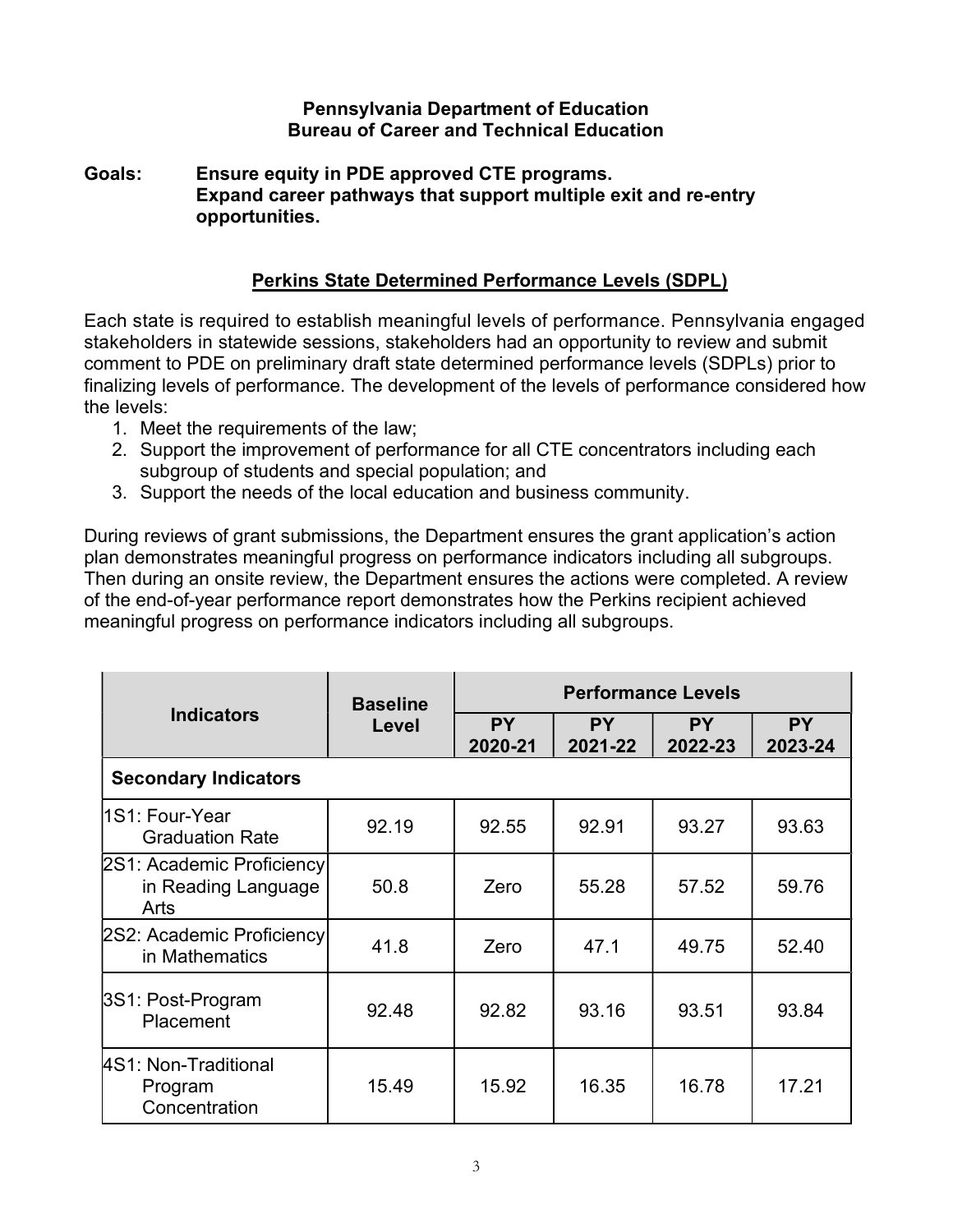| $ 5S1$ : Program Quality -<br><b>Attained Recognized</b><br>Postsecondary<br>Credential | 65.56 | 67.13 | 68.70 | 70.27 | 71.84 |  |  |  |
|-----------------------------------------------------------------------------------------|-------|-------|-------|-------|-------|--|--|--|
| $ 5S4$ : Program Quality -<br>Other <sup>-</sup> Technical Skill<br>Attainment          | 84.27 | Zero  | 85.71 | 86.43 | 87.15 |  |  |  |
| <b>Postsecondary Indicators</b>                                                         |       |       |       |       |       |  |  |  |
| 1P1: Post-Program<br>Placement                                                          | 93.11 | 93.42 | 93.73 | 94.04 | 94.35 |  |  |  |
| 2P1: Earned Recognized<br>Postsecondary<br>Credential                                   | 90.20 | 90.65 | 91.1  | 91.55 | 92.00 |  |  |  |
| 3P1: Non-Traditional Program<br>Concentration                                           | 21.66 | 21.81 | 21.96 | 22.11 | 22.26 |  |  |  |

# Programs of Study

In the Pennsylvania Perkins V State Plan, all Perkins-allocated postsecondary institutions must align at least three programs of study in three different career clusters to satisfy the requirements. As of March 31, 2022 BCTE holds 433 statewide agreements on the College Transfer site, Course Equivalency Search Results from and to Schools (collegetransfer.net).

One hundred fourteen (114) new or updated statewide agreements were approved. Statewide agreements must award a minimum of nine (9) technical semester credits to meet the requirements of the Perkins V Statewide Articulation Agreement.

Students taking advantage of the statewide articulation agreement must:

- 1. Earn a high school diploma, achieve a minimum 2.75 grade point average on a 4.0 scale in the technical courses, and complete the Secondary School component of the approved PDE Program of Study.
- 2. Achieve competent or advanced level on the Secondary School end-of-program assessment that is aligned to the approved PDE Program of Study.
- 3. Achieve proficiency on all the tasks on the approved PDE Program of Study Secondary Competency Task List as evaluated by the appropriately certified instructor.
- 4. Furnish documentation necessary to the Postsecondary Institution prior to matriculation to the institution. Documents should be student specific and verify that the student meets all secondary requirements of the approved PDE Program of Study.

# Approved Program Evaluation Visits

To facilitate the approved program evaluations, staff established a Google Doc account for the career and technical centers (CTC) and school districts to start submitting their documentation in the 21-22 school year. We continue to use this format. Google Doc allows staff to review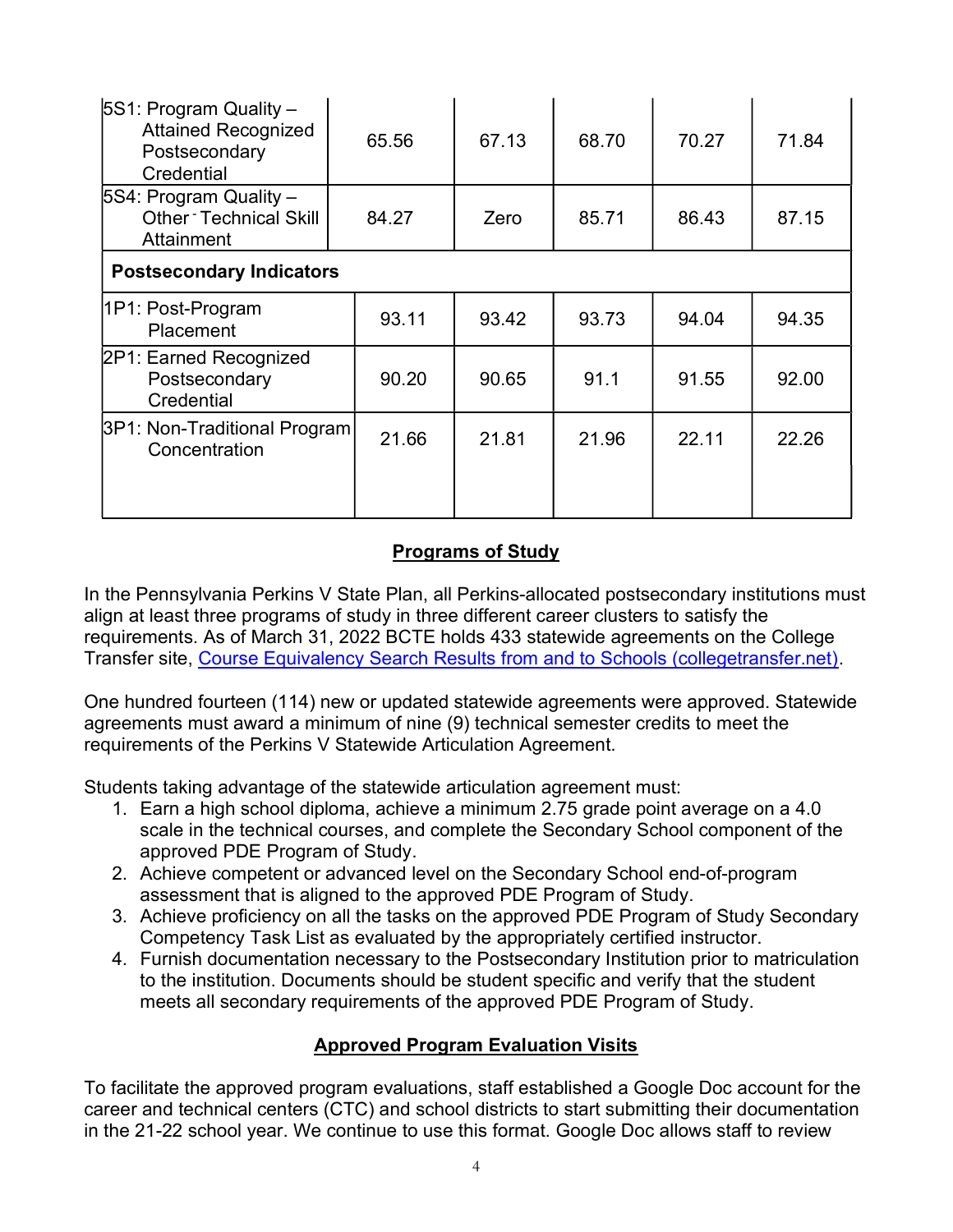documents, and identify and relay issues to the school administration prior to arriving onsite with a team. Staff will conduct visits at 56 schools during the 22-23 school year.

Prior to the visits, BCTE provides each school with a self-assessment checklist. The checklist is an organizational tool for CTCs and school districts to prepare for an approved CTE program on-site evaluation. The document lists each of the Chapter 4 and 339 standards along with required and suggested documentation a school should or could provide for each of the standards.

According to Title 22, Chapter 339, all schools with approved CTE programs must seek reapproval once every five years. Due to the number of approved programs and staffing limitations, the reapproval process is separated by school type. During the 2021-2022 school year, school districts and charter schools with approved CTE programs are to seek reapproval.

The approval system normally opens mid-February and schools begin to submit for new program approval. The required information is due May 31 of each year. This current school year the school districts with approved programs will be required to enter reapproval information in the new Career and Technical Education Information System (CATS) portal for reapproval, which also allows documents to be uploaded. The CATS system has been unavailable to the schools for the usual February opening due to programming delays. An extended deadline date for reapproval will be necessary. New CTE program approval applications need to be submitted by the May 31<sup>st</sup> deadline. CTCs, which received reapproval last school year using the previous version of CATS are required to enter all CTE program information in new CATS by December 31, 2022. We have held several trainings and developed a how-to-guide on using the new system. Department staff have been testing the new system and will contact their assigned schools once the system opens.

#### Technical Assistance Program

Planning for the Technical Assistance Program (TAP) is underway. School year 2022-2023 will be the 15<sup>th</sup> year that the Department provides assistance to CTE instructors and administrators at CTCs and high schools. The purpose of the TAP is to improve student academic and technical achievement. Participation continues to be voluntary.

For the 2022-2023 school year, activities available through the TAP will be delivered in the same format as this year. This format has proven to be the most effective form of delivery. Each activity will be available on-site at each school that chooses an activity.

Each activity includes one or two days of training and four days of coaching. Each school must commit to one day of in-service professional development where a cohort of staff can participate in the activity. Schools will have the opportunity to determine if they will participate virtually or in-person.

Each school must submit an *Intent to Participate* form for each TAP activity chosen. Each school that indicates an interest in an activity must provide information on how the activity will improve performance on one or more of the Perkins indicators listed below.

- 1S1 Cohort Graduation Rate
- 1S2 Extended Graduation Rate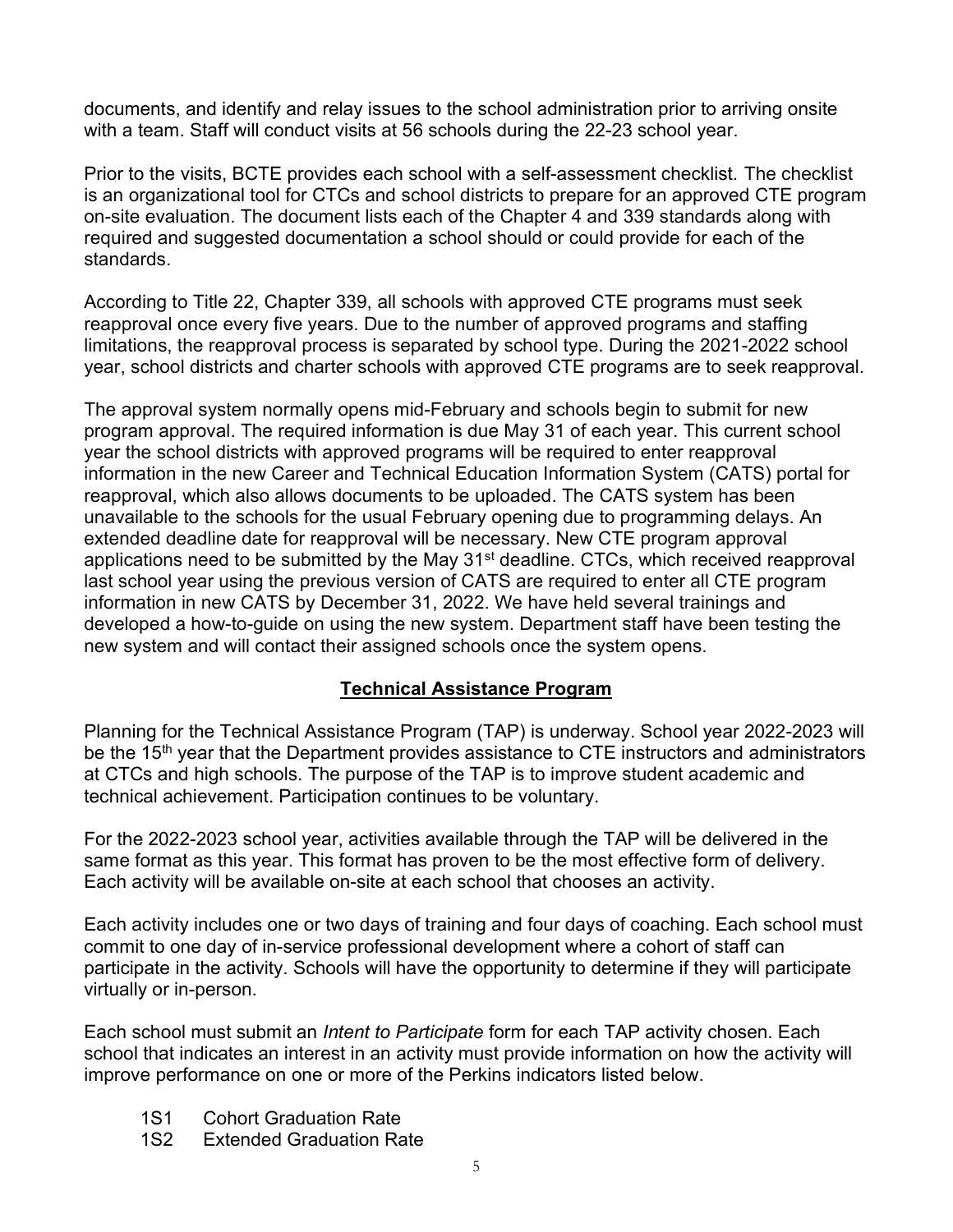- 2S1 Keystone Literature
- 2S2 Keystone Algebra
- 3S1 Follow-Up
- 4S1 Non-Traditional Concentration
- 5S1 Recognized Postsecondary Credential
- 5S4 Technical Skill Attainment

#### Conference on Integrated Learning: The School-to-Career Connection

The annual Department conference on Integrated Learning: The School-to-Career Connection is scheduled for November 2-4, 2022 at the Penn Stater Conference Center. The Conference goals are to improve career and technical education students' performance and to raise the interdisciplinary approaches of instruction to enhance learning opportunities. This year presentations will include topics such as social/emotional health, diversity, instructional strategies, career development and counseling.

A request for conference presentations has been released. May 31, 2022 is the deadline for applications to be submitted. The request for applications is on the Department's website. Request for Conference Presentation - Resource Center (careertechpa.org)

# Business Engagement

One of the greatest challenges school leaders face is identifying and enacting effective teaching methods to engage students. The cooperative education method, developed in the early 1900s, aims to do just that – engage students by bridging the gap between classroombased instruction and practical work experience. Today's cooperative education programs have evolved in practice since the teaching method emerged, the goal of providing students with a work-based learning experience and preparing them to meet workforce needs remains the same. Pennsylvania's career and technology centers currently offer innovative, cuttingedge programs. The Department released a guide that highlights several innovative cooperative education programs.

**• Best Practices in Cooperative Education** 

The Department also released a guide that schools can use to provide to local employers. The guide presents the benefits of cooperative education that an employer would receive by allowing a student to work part-time or full-time. The document outlines a number of common questions employers have when they consider hiring a student through cooperative education.

**• Pennsylvania's Employer Guide to Cooperative Education** 

Employers can also find sample training plans, training agreement and a link to the child labor laws.

- Prohibited Occupations Under the Child Labor Act
- Sample Training Agreement for Cooperative Education PDE-4555
- Sample Training Plan for Cooperative Education PDE-4617

The Department developed a document that outlines effective practices for establishing, running and occupational advisory committees. The main purpose of an occupational advisory committee is to strengthen the career and technical education program by making recommendations for program improvement and providing technical assistance to assure the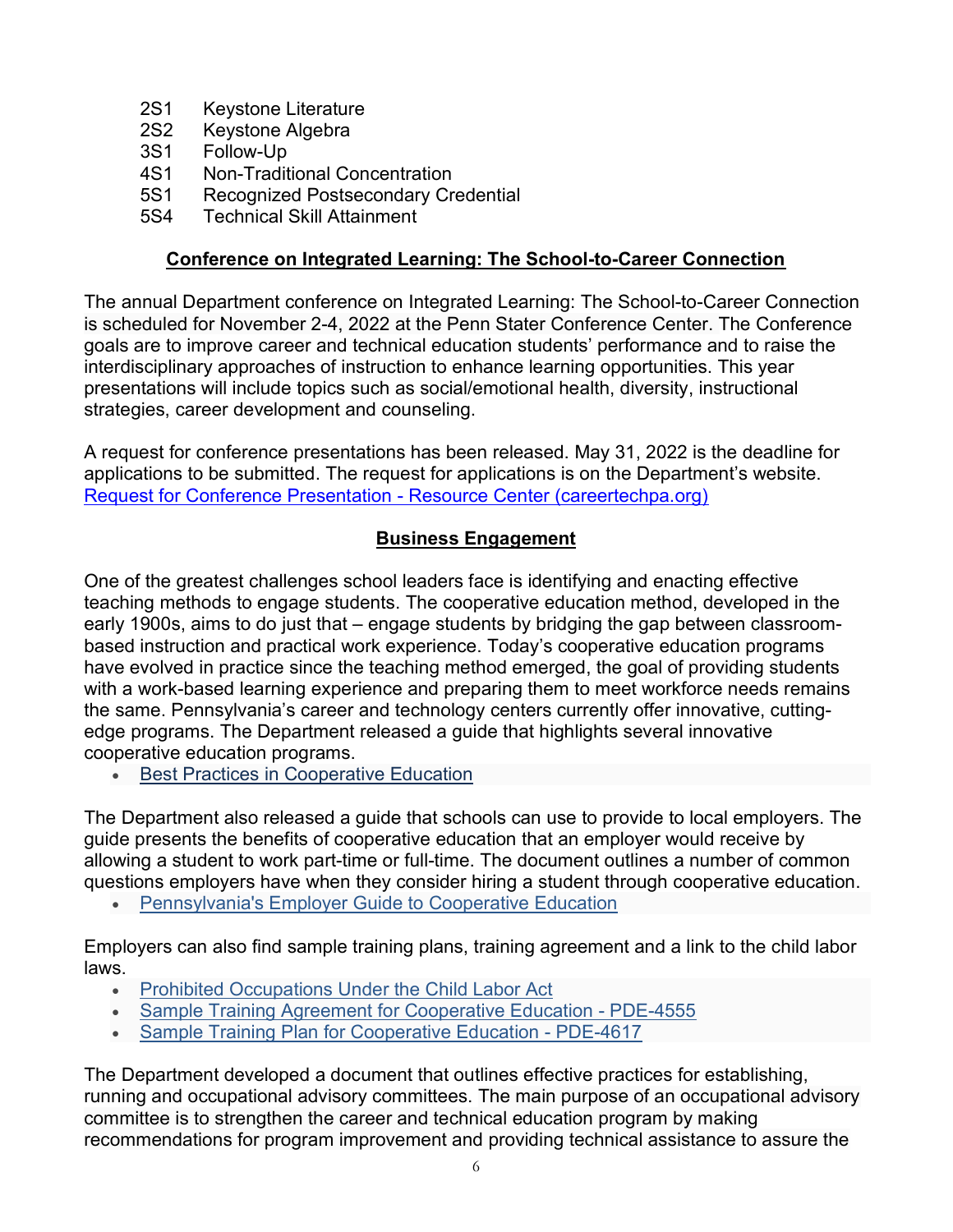most up-to-date curriculum content and resources. Title 22, Chapters 4 and 339 outline the requirements of the occupational advisory committee including the requirement that the majority of members are from business.

**Effective Practices for Occupational Advisory Committees** 

### Goal: Ensure Quality Adult Career and Technical Education

#### Temporary Nurse Aide

During the pandemic emergency, federal CMS offered a waiver that allows individuals to become employed in the job title temporary nurse aide (TNA). PA Act 138 of 2020 provides an opportunity for TNA who were hired into the TNA job title who meet specific criteria that includes being trained by their facility employer and pass both the written and skills portions of the state nurse aide examination to have their name enrolled on the PA Nurse Aide Registry. The TNA waiver applies to individuals hired into this role and is not related to or a substitute for PDE-approved NATCEP. As of April 13, 2022, 1,493 attestations were submitted, 1,079 were processed for testing and 414 were returned for edit.

On April 7, 2022, CMS announced that the federal pandemic emergency would end in 60 days, or June 6, 2022. This is also the last day for licensed health care facilities to hire new TNA. From the June 6 end date, TNA may continue to perform nurse aide duties for four additional months. After those 4 months, the TNA must have either have passed the state nurse aide examination to have their name enrolled on the PA Nurse Aide Registry, or the TNA must be removed from performing nurse aide duties. Pennsylvania Departments of Health, Human Services, and Education are reviewing the April 7, 2022, CMS guidance to determine what impact this may have on the TNA pathway. Any updates will be posted on the PDE website TNA page.

# Professional Personnel Development Centers

The Professional Personnel Development Centers located at Indiana University of Pennsylvania, The Pennsylvania State University, and Temple University continue to provide high-quality instructor certification preparation programs for career and technical instructors in the Commonwealth. They also provide career and technical administrator certification programs.

In addition to providing CTE teacher and CTE administrator certification preparation programs, each Center delivered the following activities:

- 1. General Workshops (as determined by needs assessment instruments in each region): Family and Consumer Science Workshop; and Teacher to Teacher Exchanges, which focus on common experiences, and the way such experiences are successfully solved. Professional Development Workshops: Praxis Mathematics Workshop, SOAR Programs of Study and Career and College Transition Resources Workshop, and Nontraditional Career Day.
- 2. Leadership Workshops: Director's Academy, focusing on pertinent topics for emerging leaders, such as Administrator Evaluation and Human Resources/Legal Issues.
- 3. New Teacher Workshops: Regional workshops held in the western, central, and eastern regions to provide information necessary for new teachers to be successful in the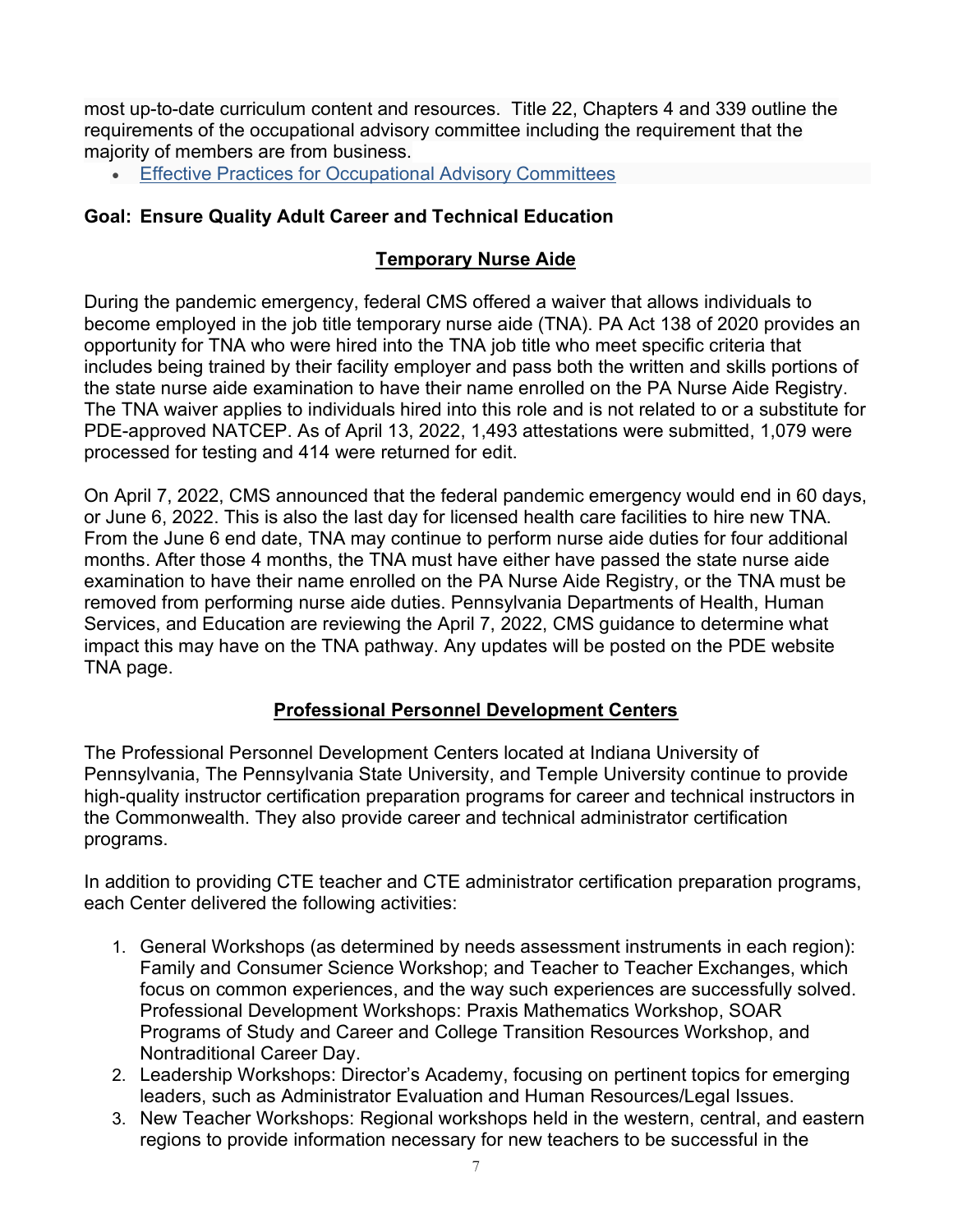classroom, and various teacher meetings to encourage sharing, learning, and networking in an interactive forum for new teachers who have not earned a Career and Technical Education Instructional I certificate. These workshops also include information about Approved Program Evaluations (Chapter 339), Programs of Study task grids, integration of academic standards into the Programs of Study, and statewide articulation agreements.

Each Center conducts a CTE Directors' Academy. The academies cover topics of interest for directors of career and technical centers and are designed to assist them in the administration of CTE systems.

BCTE reviews each Center annually to ensure the accountability and quality of the certification and pre- and in-service programs meets Department requirements. Reviews will be completed on site and virtually during 2022.

# Nurse Aide Training and Competency Evaluation Programs (NATCEP)

In accordance with Federal Regulation, Section 483.151, states may not grant approval of a nurse aide training and competency evaluation program for longer than two years. To ensure compliance with this and other federal regulations and state statutes, the 203 PDE-approved nurse aide training programs are scheduled for compliance reviews at least once within a 2 year period.

In the February 1, 2022 - March 31, 2022, monitoring cycle, PDE reviewed 19 Nurse Aide Training Programs; 13 were approved. The remaining 6 programs reviewed were determined to be out of compliance with federal regulations—all programs were deficient in maintaining accurate and complete program records. These programs must submit methods of remedy that satisfy the deficiency. Programs that are found in non-compliance may not begin new classes until remedies are approved by PDE; however, any nurse aide training classes that were already in session at the time noncompliance was identified may continue and students will be permitted to test.

Four new NATCEP program applications were approved

- Shenango Presbyterian Sr. Care, 238 South Market Street, New Wilmington, PA 16142
- UPMC Cole Place, 1001 East Second Street, Coudersport, PA 16915
- Wesbury United Methodist Community, 31 N. Park Avenue, Meadville, PA 16335
- Central Susquehanna Intermediate Unit, 90 Lawton Lane, Milton, PA 17847

Three (3) facility-based NATCEP were terminated due to a substandard issue with the federal Centers for Medicare and Medicaid. Per federal regulation, a nursing facility may not be utilized for nurse aide training for at least the next two years. A desk audit was completed to review all class and student records for the classes that were conducted at these sites since the last compliance review.

An additional eight (8) clinical sites were terminated due to a substandard issue with the Centers for Medicare and Medicaid.

PDE recommends that all NATCEP have a second approved clinical site to allow the continuation of their NATCEP should a site be terminated due to CMS findings.